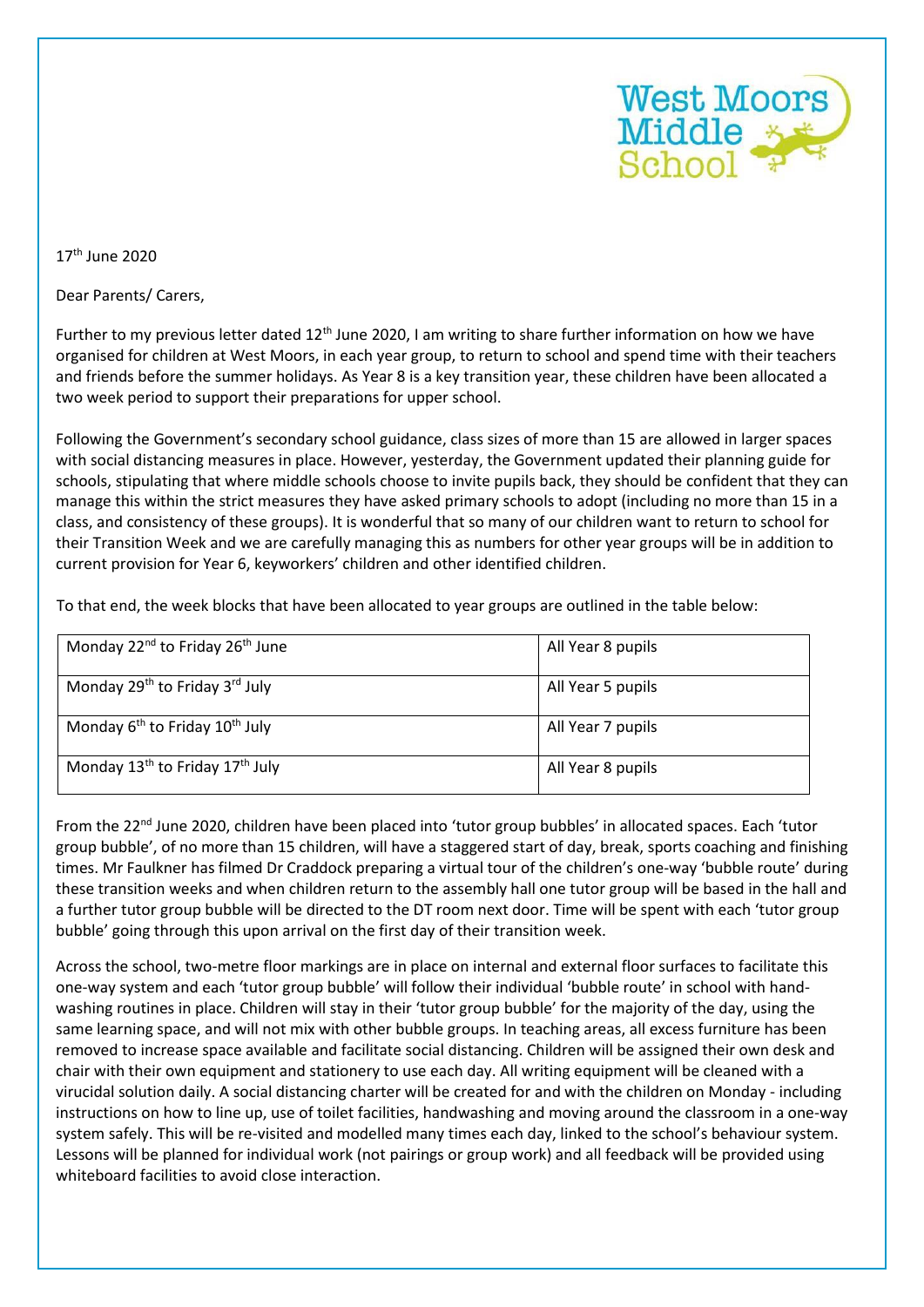At the front of each classroom area, in each 'tutor group bubble', an area has been marked out, ensuring 2 metre distancing. Teacher teams and LSAs have been assigned to 'tutor group bubbles' and will stay with them throughout the week where possible. Please can your child bring two filled water bottles and a healthy snack daily. To ensure that children can wear clean clothing each day, we have asked them to wear their own sports' kits to school (e.g. their own shorts, t-shirts, tracksuits etc. and trainers). In light of the hot weather, they will also need to wear a high-factor sunscreen and a cap. Please be assured that during staggered break-times children will only be able to play with other children in their 'bubble'. As for other 'bubbles' in school, balls and equipment have been allocated to each 'tutor group bubble' for only the children in that area to use. These will be sanitised daily using a virucidal spray.

## **Return to School: Transition Weeks**

|                                                                                                                        | 8GC                                                         | <b>Curriculum</b>                                                                                                    | <b>Finish</b>                    |
|------------------------------------------------------------------------------------------------------------------------|-------------------------------------------------------------|----------------------------------------------------------------------------------------------------------------------|----------------------------------|
| Monday 22 <sup>nd</sup> to<br>Friday $26^{th}$ June –<br>Year <sub>8</sub>                                             | Arrive at 9am via the<br>Music Room door                    | Based in the Hall, pupils will<br>have Maths and English each<br>day, as well as PE and well-<br>being activities.   | 12.10 via the Music Room<br>gate |
|                                                                                                                        | 8MA<br>Arrive at 9.10 via the<br>Music Room door            | Based in the DT room, pupils<br>will have Maths and English<br>each day, as well as PE and<br>well-being activities. | 12.20 via the Music Room<br>gate |
|                                                                                                                        | <b>5KW (5FY)</b>                                            | <b>Curriculum</b>                                                                                                    | Finish                           |
| Monday 29 <sup>th</sup> to<br>Friday $3^{rd}$ July -<br>Year <sub>5</sub>                                              | Arrive at 9am via the<br>Music Room door                    | Based in the Hall, pupils will<br>have Maths and English each<br>day, as well as PE and well-<br>being activities.   | 12.10 via the Music Room<br>gate |
|                                                                                                                        | 5SB<br>Arrive at 9.10am via<br>the Music Room<br>door       | Based in the DT Room,<br>pupils will have Maths and<br>English each day, as well as<br>PE and well-being activities. | 12.20 via the Music Room<br>gate |
| Monday 6 <sup>th</sup> to                                                                                              | All pupils attending                                        | <b>Curriculum</b>                                                                                                    | Finish                           |
| Friday $10^{th}$ July -<br>Year <sub>7</sub>                                                                           | from 7MM & 7NF<br>Arrive at 9.10 via the<br>Music Room door | Based in the Hall, pupils will<br>have Maths and English each<br>day, as well as PE and well-<br>being activities.   | 12.15 via the Music Room<br>gate |
| Monday 13 <sup>th</sup> to                                                                                             | 8GC                                                         | <b>Curriculum</b>                                                                                                    | <b>Finish</b>                    |
| Friday 17th July -<br>$\parallel$ Year 8<br>(Arrangements will be<br>made towards the end<br>of this last week for the | Arrive at 9am via the $\vert$<br>Music Room door            | Based in the Hall, pupils will<br>have Maths and English each<br>day, as well as PE and well-<br>being activities.   | 12.10 via the Music Room<br>gate |
| two year 8 bubbles to<br>interact virtually before<br>they leave West Moors)                                           | 8MA<br>Arrive at 9.10 via the<br>Music Room door            | Based in the DT Room,<br>pupils will have Maths and<br>English each day, as well as<br>PE and well-being activities. | 12.20 via the Music Room<br>gate |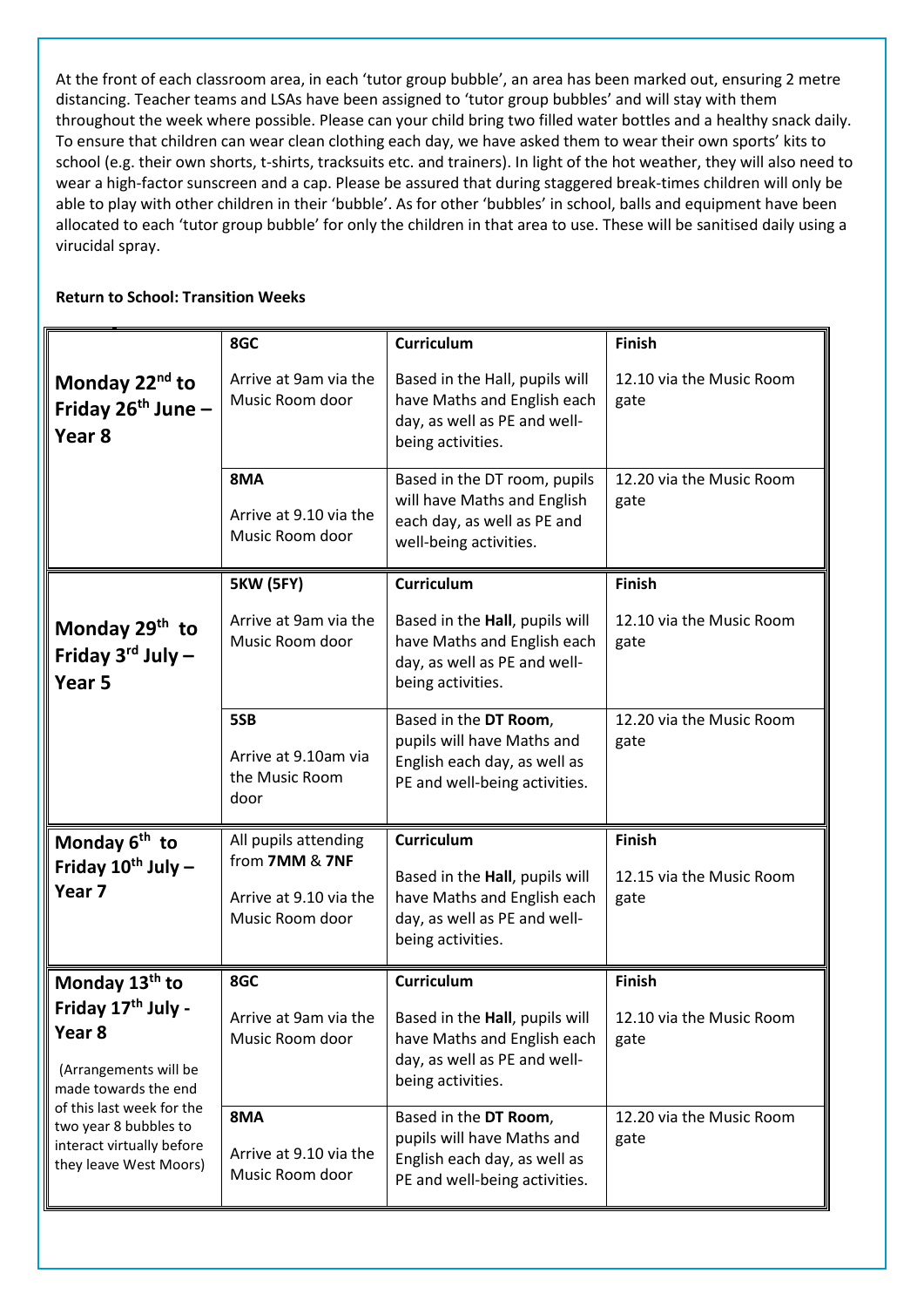A detailed school risk assessment has been carried, as well as individual risk assessments for all children who have an EHCP, and we hope that the steps taken have reassured you of our commitment to provide the safest environment we can for everyone.

## **Actions taken if any child presents with symptoms**

We would ask that each morning parents/ carers check the temperature of their child and if he/ she has a temperature of above 38°C then parents/ carers are advised to keep their child at home and ring us to let us know. If any child is displaying any of the symptoms of COVID 19 (persistent cough, increase in temperature, loss of taste or smell), then we will contact you right away.

Please can we ask that **mobile phones are not to be brought into school at all** (this is to reduce contamination risks due to the way that they are stored and collected in).

**For children in all other year groups**, virtual education provision will continue to be provided by a Home Led Teaching Team, following a structured timetable and delivery of 'live' lessons.

As a gentle reminder, if you have not already done so, please can all parents/ carers of all children who are returning to school sign the Covid 19 Home School Agreement and return to the office.

As a school, we have been incredibly conscious that many children have not been able to be here, so with detailed planning and commitment, I could not be prouder of my team who working in allocated year group bubbles, have all pulled together to make this happen. Many schools are only considering provision for the return of one additional year group however being inclusive, we were determined to offer this opportunity to all children as we believe that they will benefit. This has only been possible as a result of careful planning, a 'can do' attitude and sheer determination- we truly believe that our children will benefit from our efforts in the long term.

Best wishes and thanks again for your wonderful support,

FA

Dr Craddock and all the staff at West Moors Middle School.

**Headteacher: Dr D Craddock PhD MA BSc (Hons) NPQH West Moors Middle School Telephone: 01202 872474 Deputy Headteacher: Mrs D East BSc (Hons) PGCE SENDCo Heathfield Way, West Moors Ema[il:office@westmoorsmid.dorset.sch.uk](mailto:office@westmoorsmid.dorset.sch.uk) Assistant Headteacher Mrs C Watkins BSc(Hons) PGCE Ferndown, Dorset, BH22 0DA [www.westmoorsmid.dorset.sch.uk](http://www.westmoorsmid.dorset.sch.uk/)**